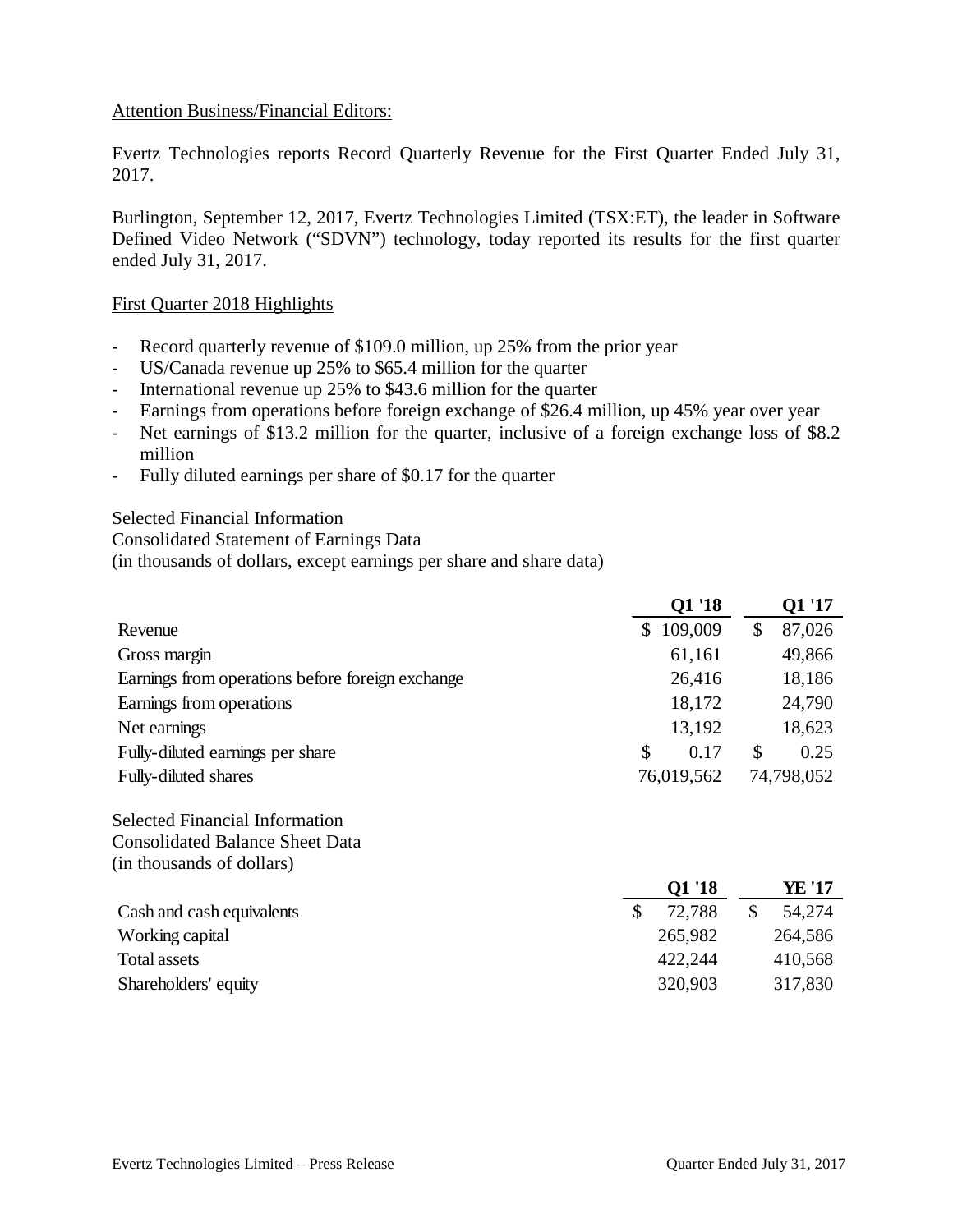## Revenue

For the quarter ended July 31, 2017, revenues were \$109.0 million, up 25% or \$22.0 million as compared to revenues of \$87.0 million for the quarter ended July 31, 2016. For the quarter, revenues in the United States/Canada region were \$65.4 million, up 25% or \$13.3 million as compared to \$52.1 million in the same quarter last year. The International region had revenues of \$43.6 million, up 25% or \$8.7 million as compared to \$34.9 million in the same quarter last year.

## Gross Margin

For the quarter ended July 31, 2017 gross margin was \$61.2 million as compared to \$49.9 million in the same quarter last year. Gross margin percentage was approximately 56.1% as compared to 57.3% in the quarter ended July 31, 2016.

## Earnings

For the quarter ended July 31, 2017 net earnings were \$13.2 million as compared to \$18.6 million in the corresponding period last year.

For the quarter ended July 31, 2017, earnings per share on a fully-diluted basis were \$0.17 as compared to \$0.25 in the corresponding period last year.

## Operating Expenses

For the quarter ended July 31, 2017 selling and administrative expenses were \$15.8 million as compared to \$14.9 million for the quarter ended July 31, 2016.

For the quarter ended July 31, 2017 gross research and development expenses were \$19.3 million as compared to \$17.5 million for the quarter ended July 31, 2016.

#### Liquidity and Capital Resources

The Company's working capital as at July 31, 2017 was \$266.0 million as compared to \$264.6 million on April 30, 2017.

Cash and cash equivalents were \$72.8 million as at July 31, 2017 as compared to \$54.3 million on April 30, 2017.

Cash generated from operations was \$32.2 million for the quarter ended July 31, 2017 as compared to cash generated of \$19.9 million for the quarter ended July 31, 2016. Before taking into account taxes and the changes in non-cash working capital and current taxes, the Company generated \$15.5 million from operations for the quarter ended July 31, 2017 compared to \$19.5 million for the same period last year.

For the quarter, the Company used \$3.1 million in investing activities largely a result of purchases in capital assets.

For the quarter ended, the Company used cash in financing activities of \$9.7 million which was principally a result of the payment of dividends of \$14.2 million, partially offset by the issuance of Capital Stock pursuant to the Company's Stock Option Plan of \$4.6 million.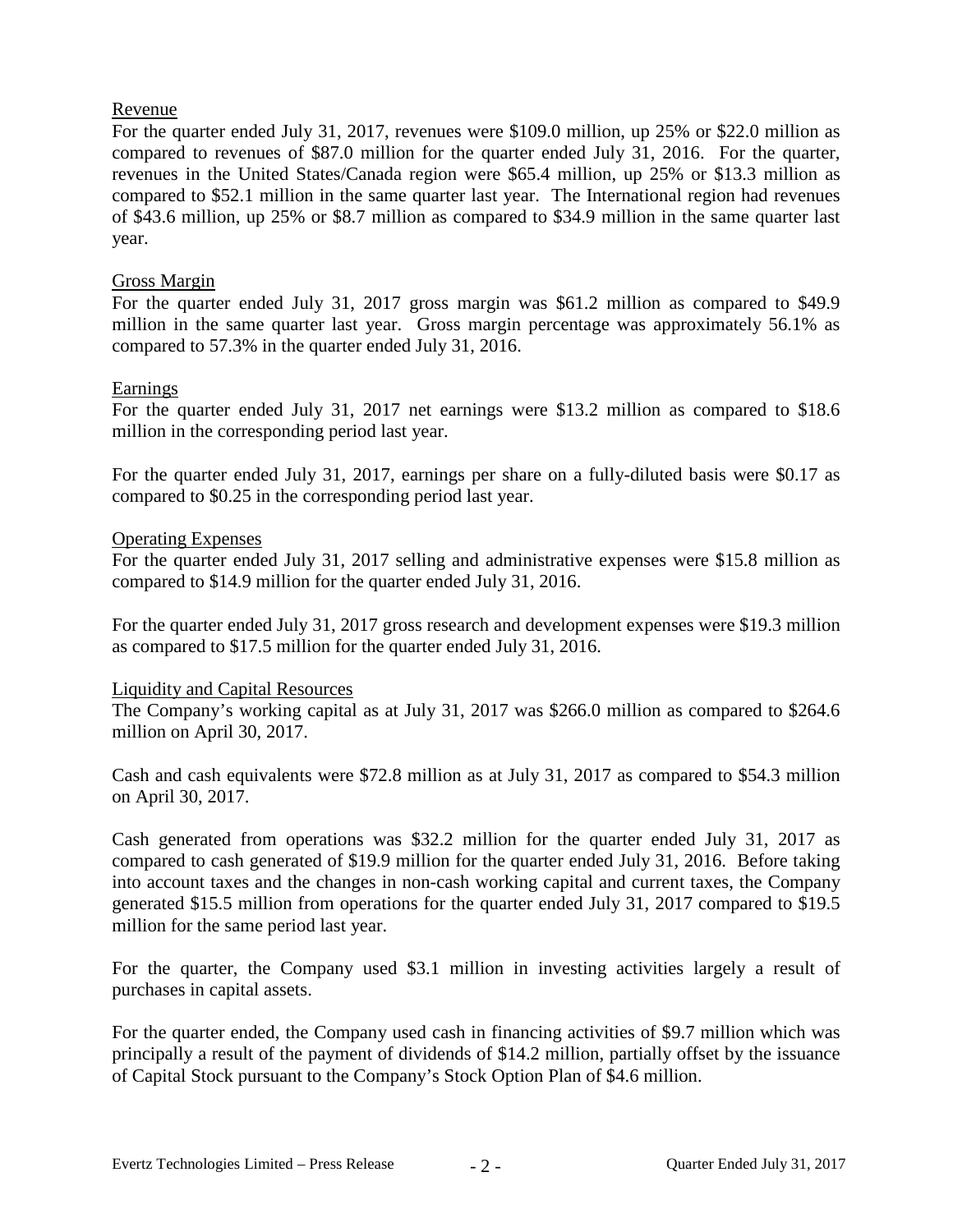## Shipments and Backlog

At the end of August 2017, purchase order backlog was in excess of \$81 million and shipments during the month of August 2017 were \$30 million.

## Dividend Declared

Evertz Board of Directors declared a regular quarterly dividend on September 12, 2017 of \$0.18 per share.

The dividend is payable to shareholders of record on September 22, 2017 and will be paid on or about September 29, 2017.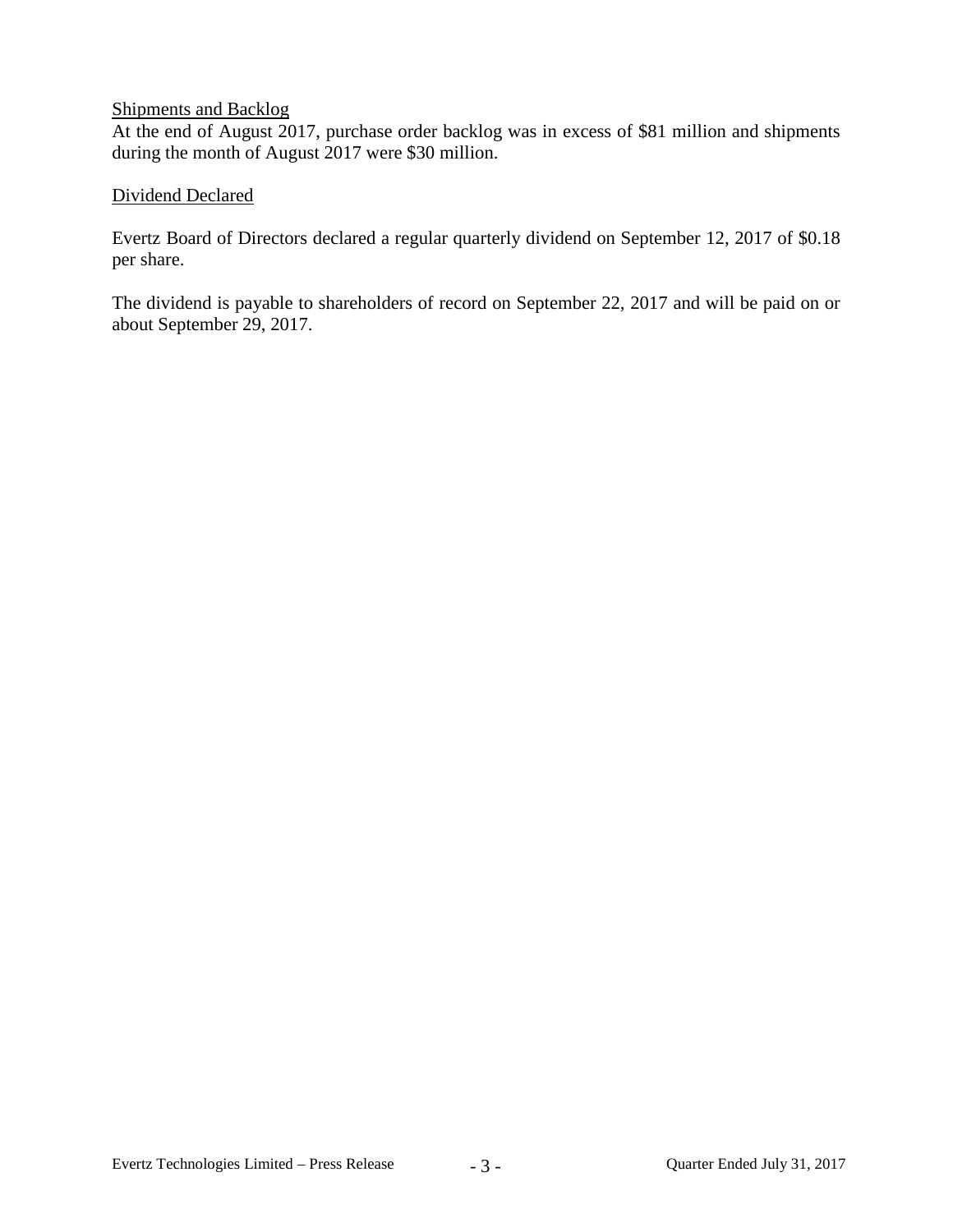# **Selected Consolidated Financial Information**

(in thousands of dollars, except earnings per share and percentages)

|                                                       | Three months ended<br>July 31, 2017 |               | Three months ended<br><b>July 31, 2016</b> |                |
|-------------------------------------------------------|-------------------------------------|---------------|--------------------------------------------|----------------|
| Revenue                                               | $\mathbb{S}$                        | 109,009       | \$                                         | 87,026         |
| Cost of goods sold                                    |                                     | 47,848        |                                            | 37,160         |
| Gross margin                                          | \$                                  | 61,161        | \$                                         | 49,866         |
| Expenses                                              |                                     |               |                                            |                |
| Selling and administrative                            |                                     | 15,827        |                                            | 14,886         |
| General                                               |                                     | 2,097         |                                            | 1,950          |
| Research and development                              |                                     | 19,272        |                                            | 17,493         |
| Investment tax credits                                |                                     | (2,451)       |                                            | (2,649)        |
| Foreign exchange loss (gain)                          |                                     | 8,244         |                                            | (6, 604)       |
|                                                       |                                     | 42,989        |                                            | 25,076         |
| Earnings before undernoted                            | \$                                  | 18,172        | \$                                         | 24,790         |
| Finance income                                        |                                     | 101           |                                            | 316            |
| Finance costs                                         |                                     | (48)          |                                            | (53)           |
| Other income and expenses                             |                                     | 29            |                                            | 69             |
| Earnings before income taxes                          | \$                                  | 18,254        | \$                                         | 25,122         |
| Provision for (recovery of) income taxes              |                                     |               |                                            |                |
| Current                                               |                                     | 5,855         |                                            | 8,672          |
| Deferred                                              |                                     | (793)         |                                            | (2,173)        |
|                                                       | \$                                  | 5,062         | \$                                         | 6,499          |
| Net earnings for the period                           | \$                                  | 13,192        | \$                                         | 18,623         |
| Net earnings attributable to non-controlling interest |                                     | 114           |                                            | 230            |
| Net earnings attributable to shareholders             |                                     | 13,078        |                                            | 18,393         |
| Net earnings for the period                           | \$                                  | 13,192        | \$                                         | 18,623         |
| Earnings per share:                                   |                                     |               |                                            |                |
| <b>Basic</b>                                          | \$                                  | 0.17          | \$                                         | 0.25           |
| Diluted                                               | \$                                  | 0.17          | \$                                         | 0.25           |
| <b>Consolidated Balance Sheet Data</b>                |                                     | As at         |                                            | As at          |
|                                                       |                                     | July 31, 2017 |                                            | April 30, 2017 |
| Cash and cash equivalents                             | \$                                  | 72,788        | \$                                         | 54,274         |
| Inventory                                             | \$                                  | 177,524       | \$                                         | 178,208        |
| Working capital                                       | \$                                  | 265,982       | \$                                         | 264,586        |
| Total assets                                          | \$                                  | 422,244       | \$                                         | 410,568        |
| Shareholders' equity                                  | \$                                  | 320,903       | \$                                         | 317,830        |
| Number of common shares outstanding:                  |                                     |               |                                            |                |
| Basic                                                 |                                     | 76,070,746    |                                            | 75,742,746     |
| Fully-diluted                                         |                                     | 78,633,246    |                                            | 78,621,246     |
| Weighted average number of shares outstanding:        |                                     |               |                                            |                |
| Basic                                                 |                                     | 75,905,270    |                                            | 75,040,113     |
| Fully-diluted                                         |                                     | 76,019,562    |                                            | 75,374,204     |